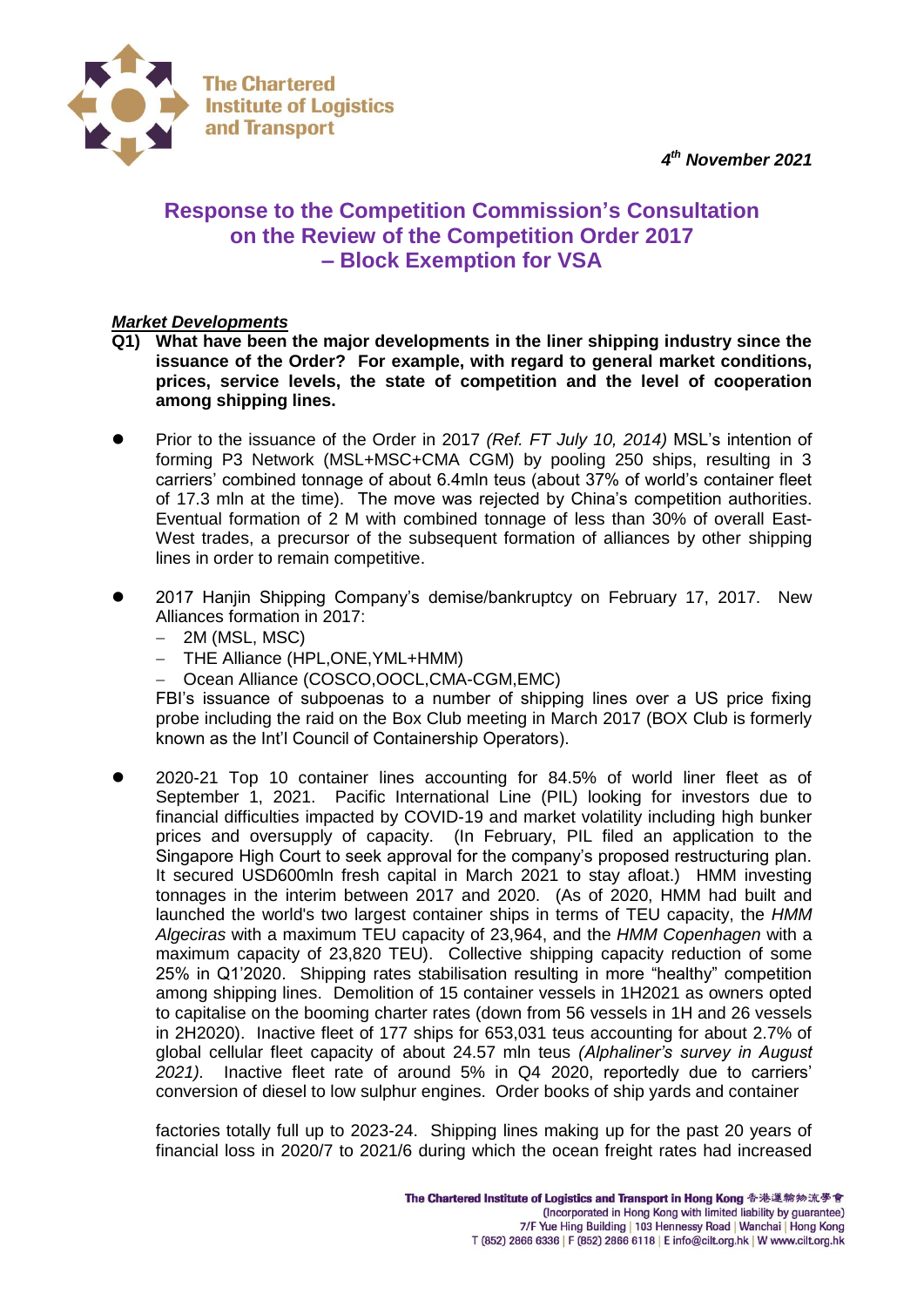



by 5 to 8 times depending on trade lanes and time of shipment. (Drewry's anticipation of container shipping lines' profit to approach USD100bln in 2021, making up for the USD100 bln financial loss to the industry in the past 20 years.)

- **Q2) What have been the impacts of the COVID-19 pandemic on the liner shipping industry? If so, how long do you expect that any such impact will last?** Massive disruption of supply chains creating huge choke points along the whole pipeline. Supply of ship's crew disrupted by the pandemic as well as by the infected crew themselves. Sky high vessel and container chartering rates, esp. after blockage of Suez Canal by "Ever Given" in March and bottlenecks at China's Yantian port in May 2021. Stratospheric increase in total transportation costs (4 to 5 times YOY), without the corresponding improvement in service deliverables in terms of capacity, frequency, and reliability. Anticipation of Covid-19 impacts lasting until 2H 2022.
- **Q3) To the extent not already addressed in (1) and (2), have there been any developments since the issuance of the Order that have taken place in the economy of Hong Kong or in the economy of any place outside Hong Kong that affect VSAs?**

Port congestion resulting from operational inefficiency at vessels' call ports prior to HK, e.g. Shanghai (weather condition), Shenzhen and Ningbo (Covid 19 induced lock down). Vessels' schedule unreliability due to port congestions at e.g. LA (12 days), EU (3 to 7 days), Yantian (3-4 days) as at beginning of September 2021. Commitments of HKSPA (founded in 2019) to maintain fair level playing field in HK Port.

**Q4) Have there been any changes with respect to the competition concerns to which vessel sharing agreements may give rise, since the issuance of the Order? In this respect, the Commission previously found that VSAs could potentially give rise to: a) reductions in service variety, b) capacity restrictions (where parties to the VSA had market owner), and c) sharing of competitively sensitive information.**

Port-call omissions ("blank sailings") to make up for accumulated sailing delays caused by port congestion, e.g. 2M's omission of Rotterdam call on their Asia-Europe loop for subsequent 7 weeks from July, and The Alliance following suit Ongoing port congestion in North Europe has forced the 2M partners Maersk and MSC to extend a number of temporary rotation changes for three of its six Far East - North Europe services, i.e. extension of temporary port omissions in North Europe, incl. Hamburg/Le Havre/Antwerp *(Alphaliner's Newsletter No. 2021-39).* Shipping lines not heeding obligation to keep consumers informed on service performance in return for the "Block Exemption for VSA", e.g. Inadequate pre-alert on schedule changes and vessels' tracking and tracing (Close to 700 vessels ETA delayed by more than a week at USWC in Jan-May 2021). "Hot box" and "late cargo" accommodations no longer on offer. Some carriers' skewing FOB contracts towards CNF spot deals to maximise profit. Managing "blank sailings" during trough seasons before 2H 2020. Space allocations (by a few carriers) conditional upon shipper's support of VAS, like haulage, customs declaration, cargo insurance. Shipping lines applying "Empty Container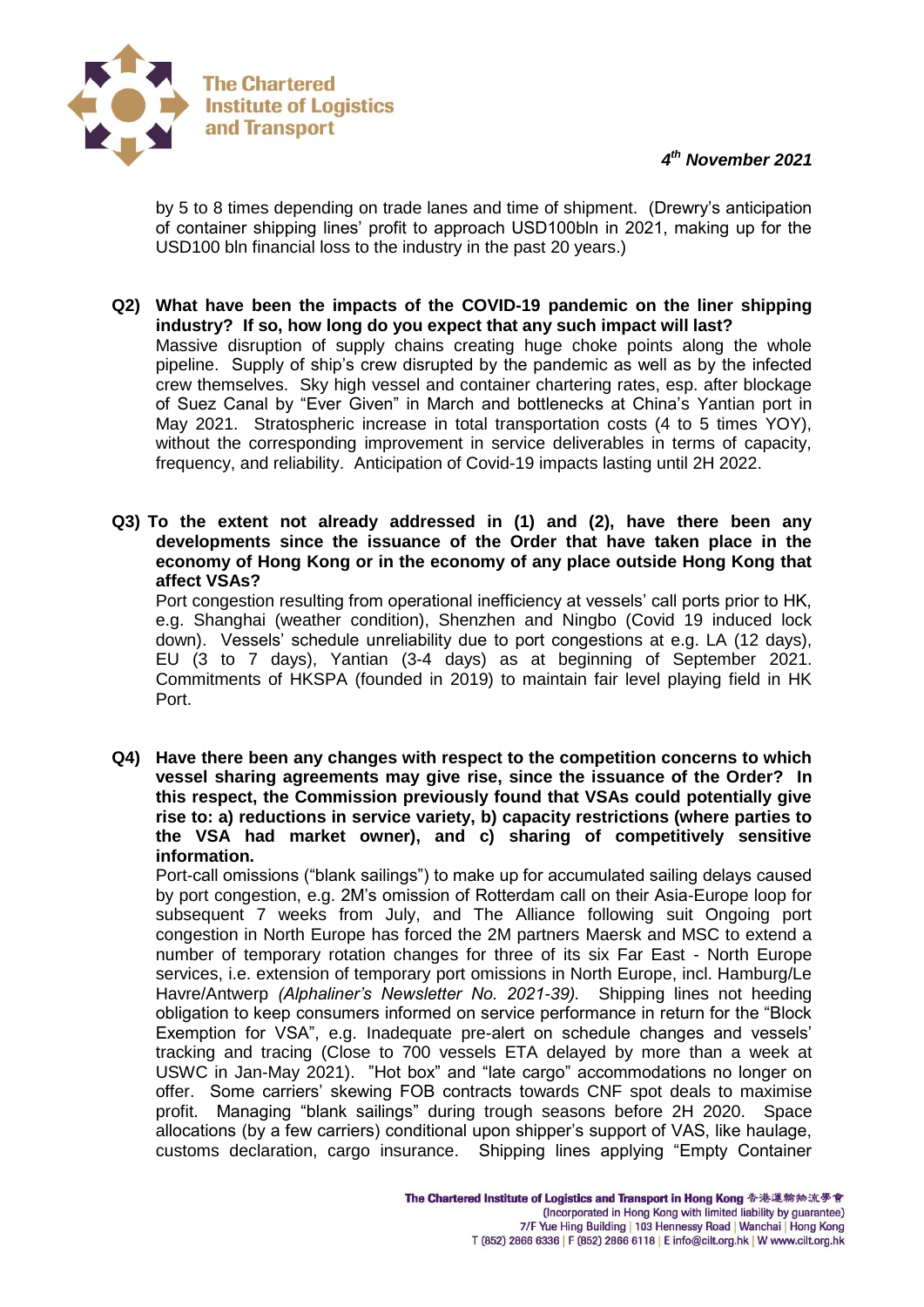*4 th November 2021*



Reservation Fee", "Container Guarantee Fee" regardless of shippers' complaint. Shippers booking space on ship 21 days in advance.

- **Q5) Have there been any changes with respect to the economic efficiencies and resulting benefits to consumers in Hong Kong to which vessel sharing agreements may give rise since the issuance of the Order? In this respect, the Commission previously found that VSAs could give rise to a) broader service coverage and higher service frequency than if shipping lines were operating alone; b) cost efficiencies for shipping lines through use of larger vessels; and c) decreased costs of entry and expansion for shipping lines on particular trade routes.**
	- a) Broader service coverage and higher service frequency *(Alphaliner's Newsletter No.2021-29).* MSL's reorganisation of its North Europe-Middle East-India service to improve schedule reliability and more flexible coverage; ditto Far East-India connections. CNC's new China-Vietnam-Straits-Bangladesh loop in partnership with SITC to offer direct connection between Vietnam and Bangladesh with first sailing on July 18, 2021 from Singapore.
	- b) Cost efficiencies achieved via economy of scale *(Alphaliner's Newsletter No.2021-33).* MGX-23 ships as typified by EMC's 20,244 teus "Ever Greet" delivered in October 2019, itself subsequently taken over by MGX-24 ships ranging from the 23,790 teus "HMM Algeciras" to the 23,992 teus "Ever Ace". Basing solely on the current fleet and firm vessel orders, the MGX vessel capacity growth by the 2M, OCEAN, THE Alliance anticipated to reach 3.55mln teus by 2023, contributing about 13% of the global liner fleet of 27.35mln teus. No noticeable "passing back" to consumers the earnings/savings from scale growth in terms of ocean freight rate reductions ("bland sailings helping to arrest downward revision of ocean freight rates).
	- c) Reduced costs of market entry and expansion *(Alphaliner's Newsletter 2021-33).* ONE and CMA-GM filing of a slot exchange agreement with FMC to allow ONE to access the CMA-CGM operated China-USWC PRX service. ONE's introduction of 1x1,141 teus vessel to improve its feeder connection service between Singapore and Yangon under TMM branding since late July 2021. IAL's enhancement of its connection between Western Malaysia and Southern Vietnam in September 2021 via joint operation with WH in the name of Vietnam Malaysia Express (VMX). Benefits to consumers in terms of reduction in ocean shipping cost not noticeable. (Argument from shipping lines used to be that the savings from economy of scale was first and foremost for shipping lines' survival in the throat-cutting business environment; passing back savings to consumers was secondary.)
- **Q6) With respect to the competition concerns and efficiencies addressed in (4) and (5), are there any differences in the situation before and during the COVID-19 pandemic? If so, please identify those differences.**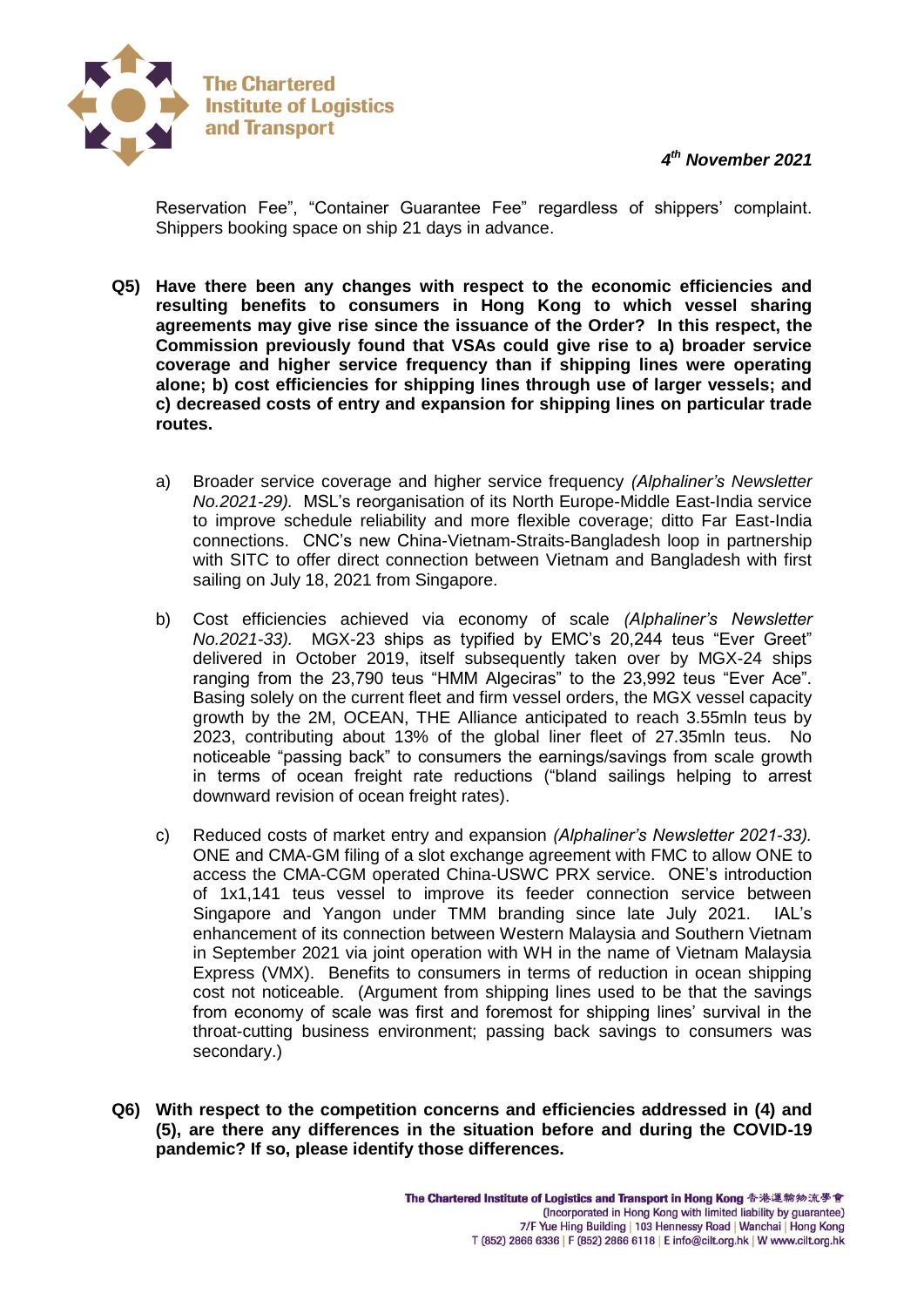

Pre-Covid 19 Cautious investment in tonnage capacity due to uncertainty of business prospects in aftermath of HJS's demise HMM and ZIM's survival on strength of respective government's financial support. Practice of "blank/void sailings" to maintain rates at levels contributive to keeping the practising shipping lines afloat.

During Covid 19 Infrastructural constraints, from road to terminal to ocean carriage, resulting in massive disruption of global supply chains, and in turn under supply of transportation means to meet consumer demands. Overseas buyers asking sellers to change sales terms from FOB to CIF, DAP or DDP to shift the shipping costs and liabilities to sellers. Shipping lines unprecedentedly huge profits prompting investment in hardware (container ships and containers). Regulatory compliance in China and USA, EU by big shipping lines resulting in cautious implementation of ocean freight rate and surcharge increase.

## *Effectiveness of the Order*

**Q7) Does the Order continue to be merited and effective? In your response, please address: a) the desirability of maintaining a stable and predictable regulatory environment in relation to competition for liner shipping; and b) the likely effects if the Order were allowed to expire.**

Stable and predictable regulatory environment conducive to long-term capital investment in transportation, enabling provision of services to support world economic growth. Laissez faire/unregulated environment attracting tramp operators for opportunistic service provision for short-term profits, discouraging liner shipping investors for long-term commitment to the industry, including service coverage, sailing frequency, rate stability etc., ultimately detrimental to global supply chain sustainability.

**Q8) Have there been any material changes in the forms or terms of VSAs since the issuance of the Order?** 

No comment as no access to such information.

## *Market share limit*

- **Q9) Have there been any changes in the market which would impact the appropriateness of the market share limit since the issuance of the Order?** Different shipping lines having different business strategies. Maersk Line apparently positioning itself for a total logistics solution provider rather than purely ocean liner. As such, their market share aggrandisement aspiration not anticipated. MSC, on the other hand, aggressively acquiring new tonnages resulting in total tonnage anticipate to surpass Maersk Line's Onus on the Competition Commission to decide on the market share caps for individual shipping lines.
- **Q10) In the context of intra-regional trades (for example, the intra-Asia trade), have there been any changes which suggest the market share limit should be applied by reference to a particular point-to-point route on the trade instead of by reference to the trade as a whole?**